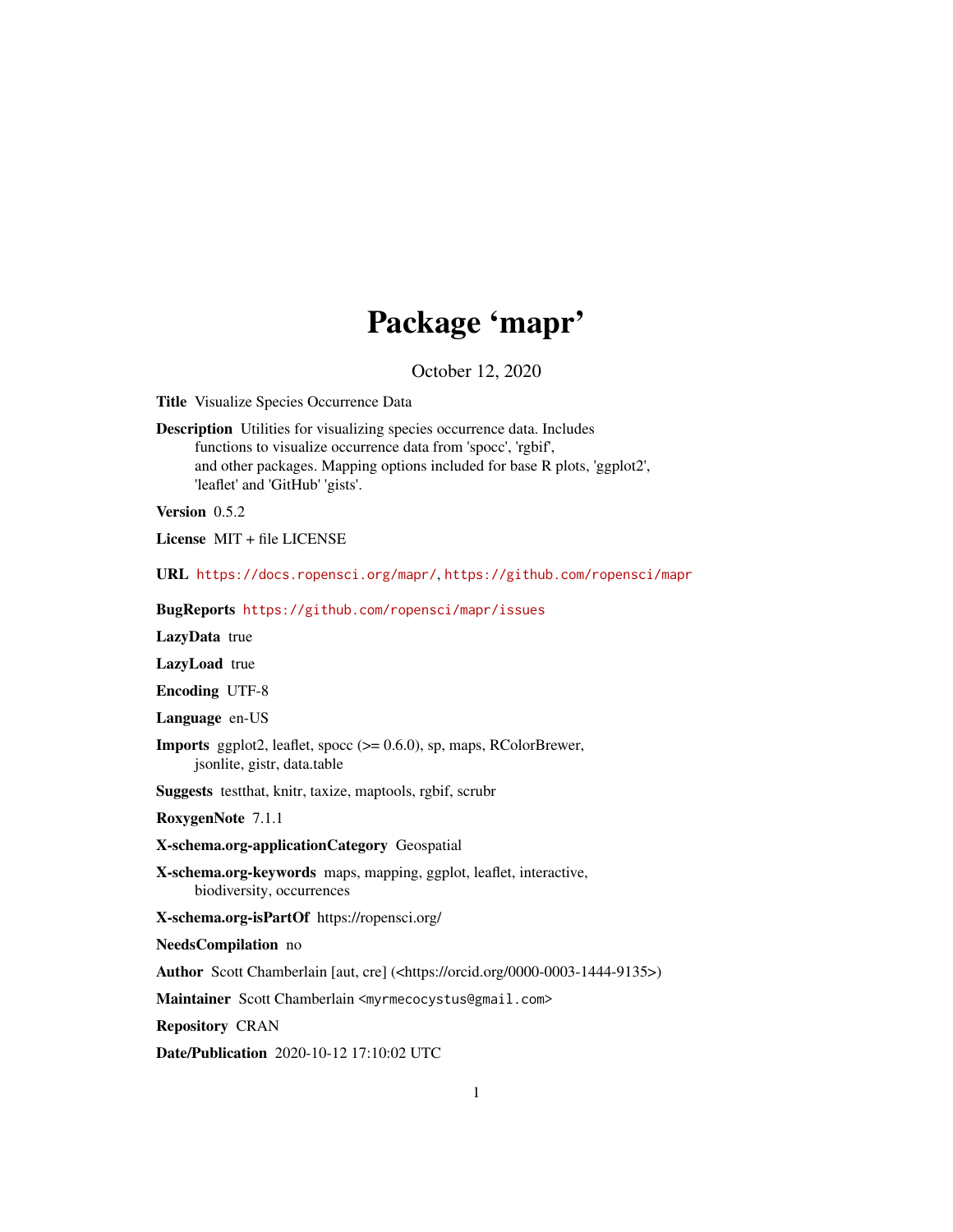### <span id="page-1-0"></span>R topics documented:

mapr-package *mapr*

#### Description

Visualize species occurrence data

#### Many inputs

All functions take the following kinds of inputs:

- An object of class occdat, from the package spoce. An object of this class is composed of many objects of class occdatind
- An object of class occdatind, from the package spocc
- An object of class gbif, from the package rgbif
- An object of class data.frame. This data.frame can have any columns, but must include a column for taxonomic names (e.g., name), and for latitude and longitude (we guess your lat/long columns, starting with the default latitude and longitude)
- An object of class SpatialPoints
- An object of class SpatialPointsDatFrame

#### Package API

- [map\\_plot\(\)](#page-9-1) static Base R plots
- [map\\_ggplot\(\)](#page-3-1) static ggplot2 plots
- [map\\_leaflet\(\)](#page-7-1) interactive Leaflet.js interactive maps
- [map\\_gist\(\)](#page-5-1) ineractive, shareable maps on GitHub Gists

#### Author(s)

Scott Chamberlain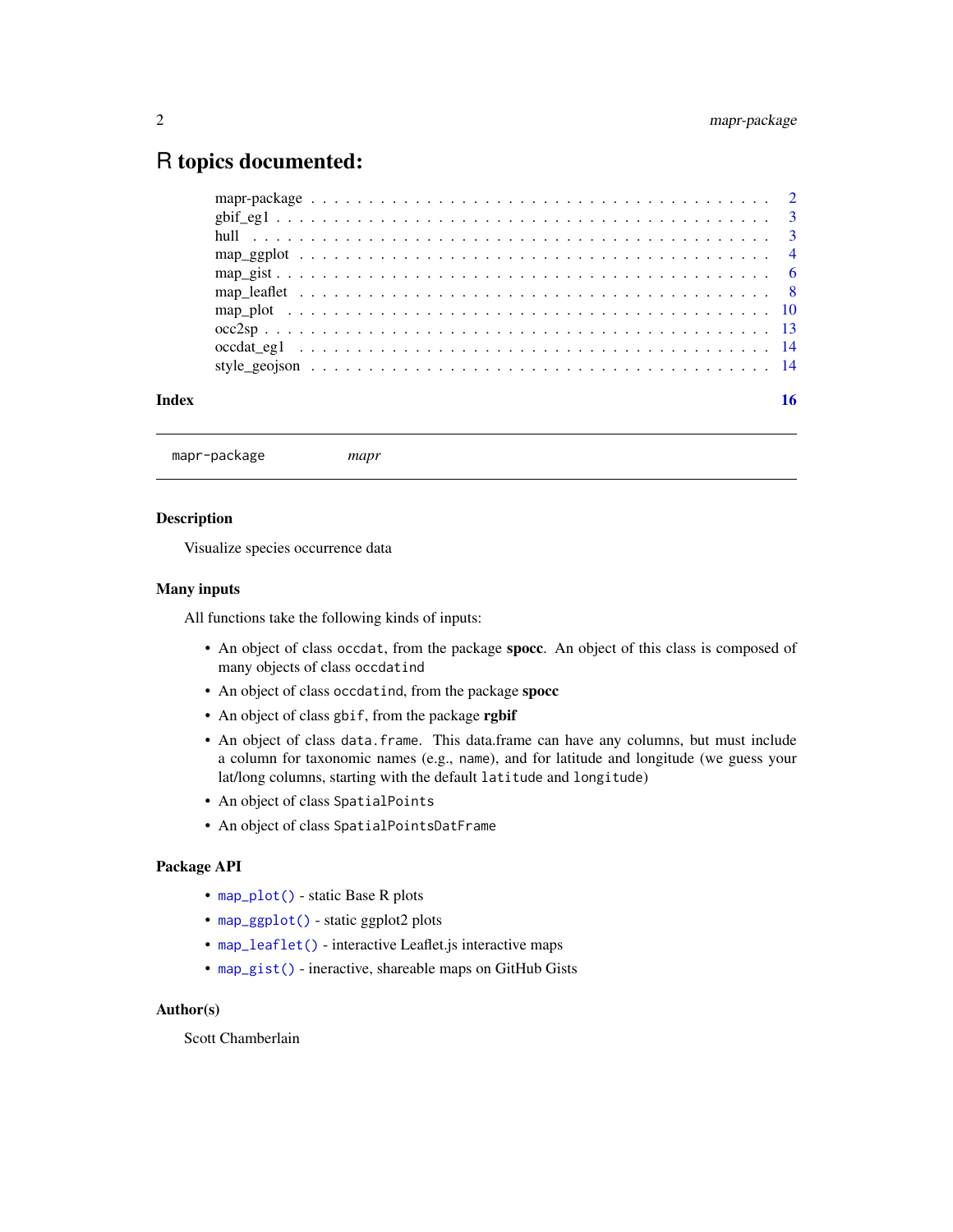<span id="page-2-0"></span>

#### Description

A dataset with 50 rows, and 101 columns, from the query: rgbif::occ\_search(scientificName = "Puma concolor",limit = 100)

#### Format

A data frame with 50 rows and 101 variables

#### Details

See inst/ignore/datasets.R for the code to prepare this dataaset

<span id="page-2-1"></span>hull *Add a convex hull to a map*

#### Description

Add a convex hull to a map

#### Usage

 $hull(x, \ldots)$ 

#### Arguments

x input ... ignored

#### Details

Can be used with [map\\_leaflet\(\)](#page-7-1), [map\\_plot\(\)](#page-9-1), and [map\\_ggplot\(\)](#page-3-1). Other methods in this package may be supported in the future.

#### Value

Adds a convex hull to the plot. See [grDevices::chull\(\)](#page-0-0) for info.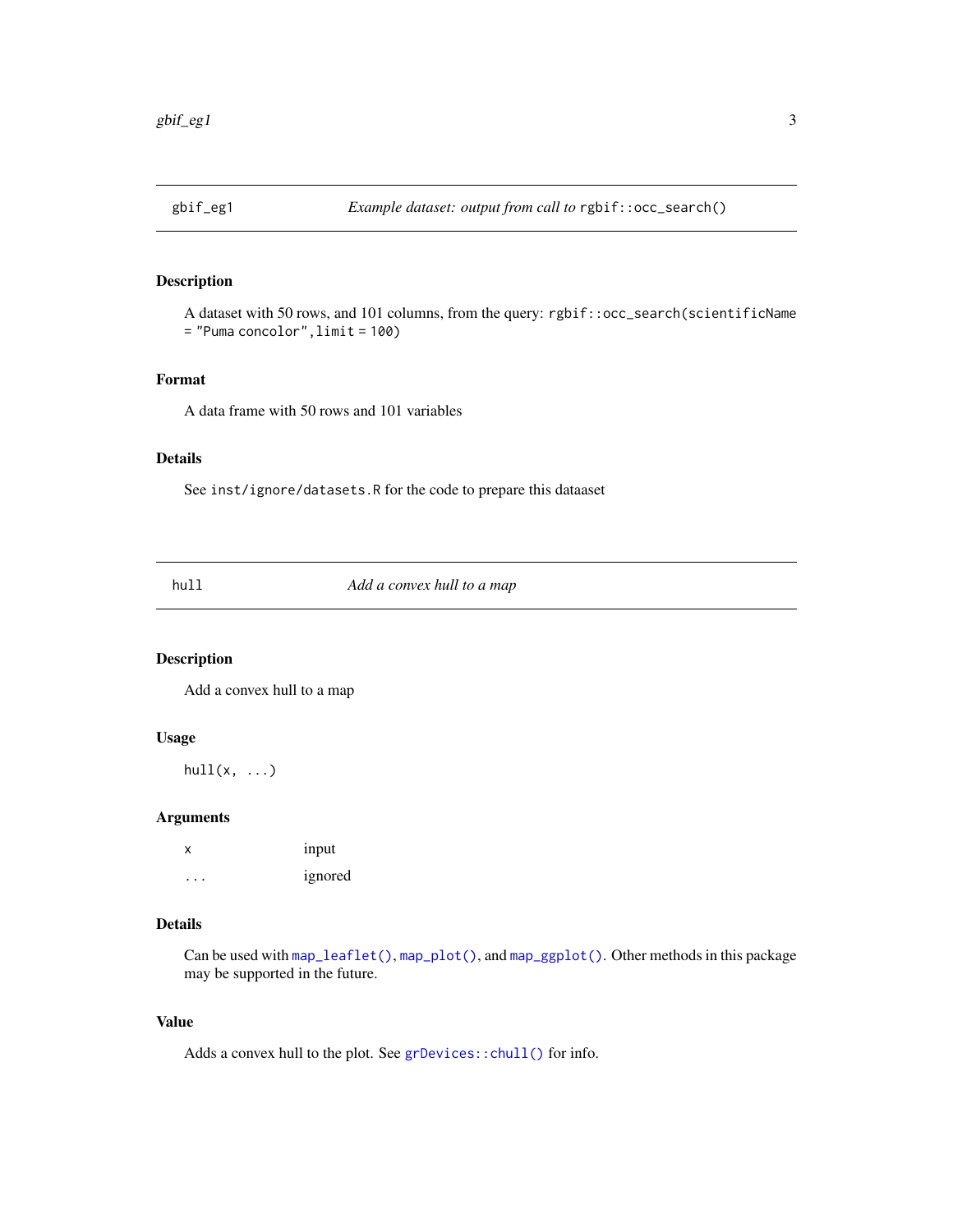#### Examples

```
# map spocc output, here using a built in object
data(occdat_eg1)
map_plot(occdat_eg1, hull = TRUE)
# map rgbif output, here using a built in object
hull(map_ggplot(occdat_eg1))
## Not run:
# leaflet
library("spocc")
spp <- c('Danaus plexippus', 'Accipiter striatus', 'Pinus contorta')
dat <- occ(spp, from = 'gbif', limit = 30, has_coords = TRUE)
hull(map_leaflet(dat))
# ggplot
if (requireNamespace("rgbif")) {
library("rgbif")
res <- occ_search(scientificName = "Puma concolor", limit = 100)
hull(map_ggplot(res))
}
# base plots
library("spocc")
out <- occ(query='Accipiter striatus', from='gbif', limit=25,
  has_coords=TRUE)
map_plot(out, hull = TRUE)
## End(Not run)
```
<span id="page-3-1"></span>map\_ggplot *ggplot2 mapping*

#### Description

ggplot2 mapping

```
map_ggplot(
 x,
  map = "world",point_color = "#86161f",
 color = NULL,
  size = 3.
 lon = "longitude",
  lat = "lattice",name = NULL,...
\mathcal{L}
```
<span id="page-3-0"></span>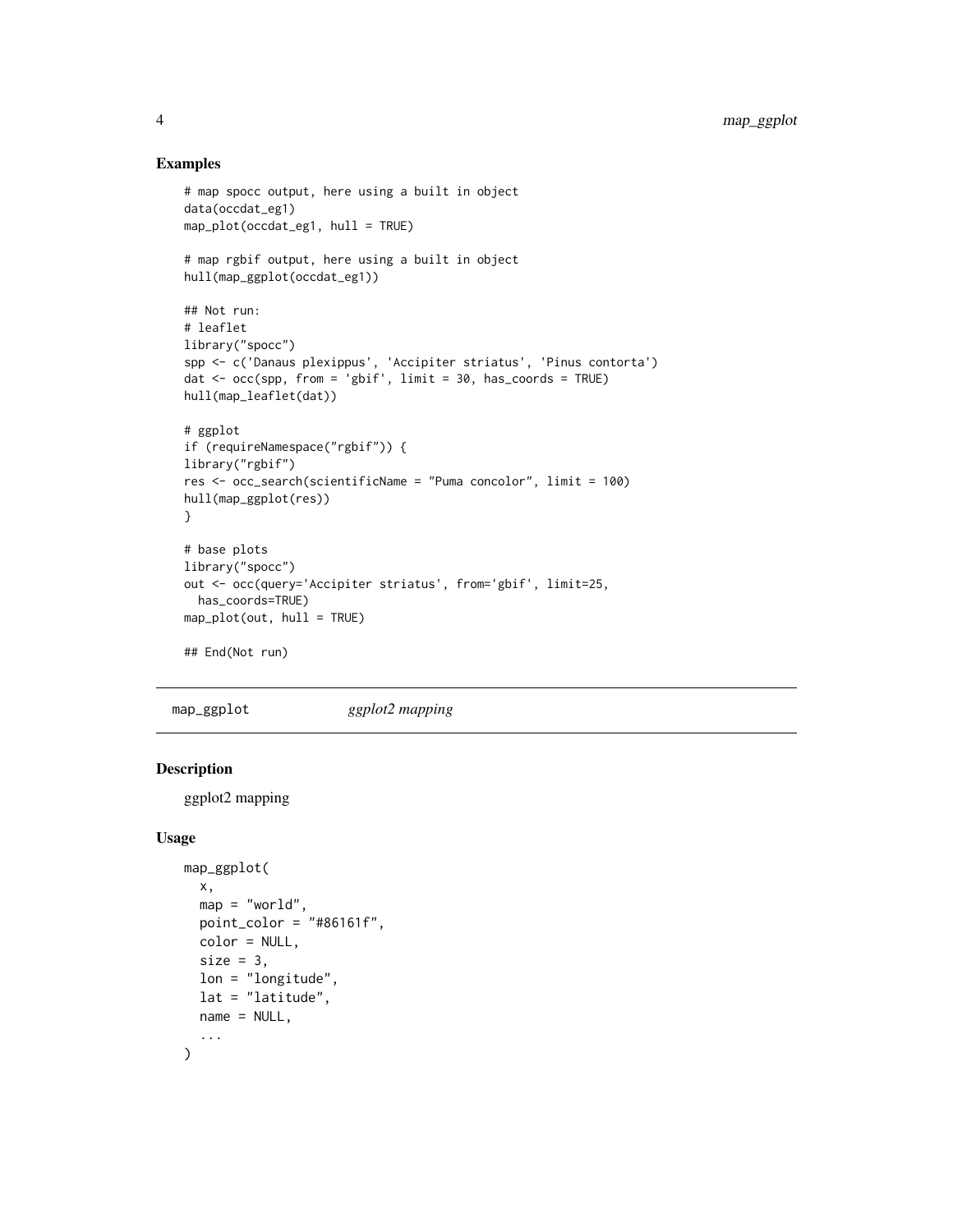#### map\_ggplot 5

#### Arguments

| $\mathsf{x}$ | The data. An object of class occdat, occdatind, gbif, gbif_data, SpatialPoints,<br>SpatialPointsDataFrame, or data. frame. The package spocc needed for the<br>first two, and <b>rgbif</b> needed for the third. When data. frame input, any number<br>of columns allowed, but with at least the following: name (the taxonomic name),<br>latitude (in dec. deg.), longitude (in dec. deg.) |
|--------------|---------------------------------------------------------------------------------------------------------------------------------------------------------------------------------------------------------------------------------------------------------------------------------------------------------------------------------------------------------------------------------------------|
| map          | (character) One of world, world2, state, usa, county, france, italy, or nz                                                                                                                                                                                                                                                                                                                  |
| point_color  | Default color of your points. Deprecated, use color                                                                                                                                                                                                                                                                                                                                         |
| color        | Default color of your points.                                                                                                                                                                                                                                                                                                                                                               |
| size         | point size, Default: 3                                                                                                                                                                                                                                                                                                                                                                      |
| lon, lat     | (character) Longitude and latitude variable names. Ignored unless data. frame<br>input to x parameter. We attempt to guess, but if nothing close, we stop. Default:<br>longitude and latitude                                                                                                                                                                                               |
| name         | (character) the column name that contains the name to use in creating the map.<br>If left NULL we look for a "name" column, default: NULL                                                                                                                                                                                                                                                   |
| .            | Ignored                                                                                                                                                                                                                                                                                                                                                                                     |

#### Value

A ggplot2 map, of class gg/ggplot

```
# map spocc output, here using a built in object
data(occdat_eg1)
map_ggplot(occdat_eg1)
```

```
# map rgbif output, here using a built in object
data(gbif_eg1)
map_ggplot(gbif_eg1)
```

```
## Not run:
## spocc
library("spocc")
ddat <- occ(query = 'Lynx rufus californicus', from = 'gbif', limit=100)
map_ggplot(ddat)
map_ggplot(ddat$gbif)
map_ggplot(ddat$gbif, "usa")
map_ggplot(ddat, "county")
### usage of occ2sp()
#### SpatialPoints
spdat <- occ2sp(ddat)
map_ggplot(spdat)
```

```
#### SpatialPointsDataFrame
spdatdf <- as(spdat, "SpatialPointsDataFrame")
map_ggplot(spdatdf)
```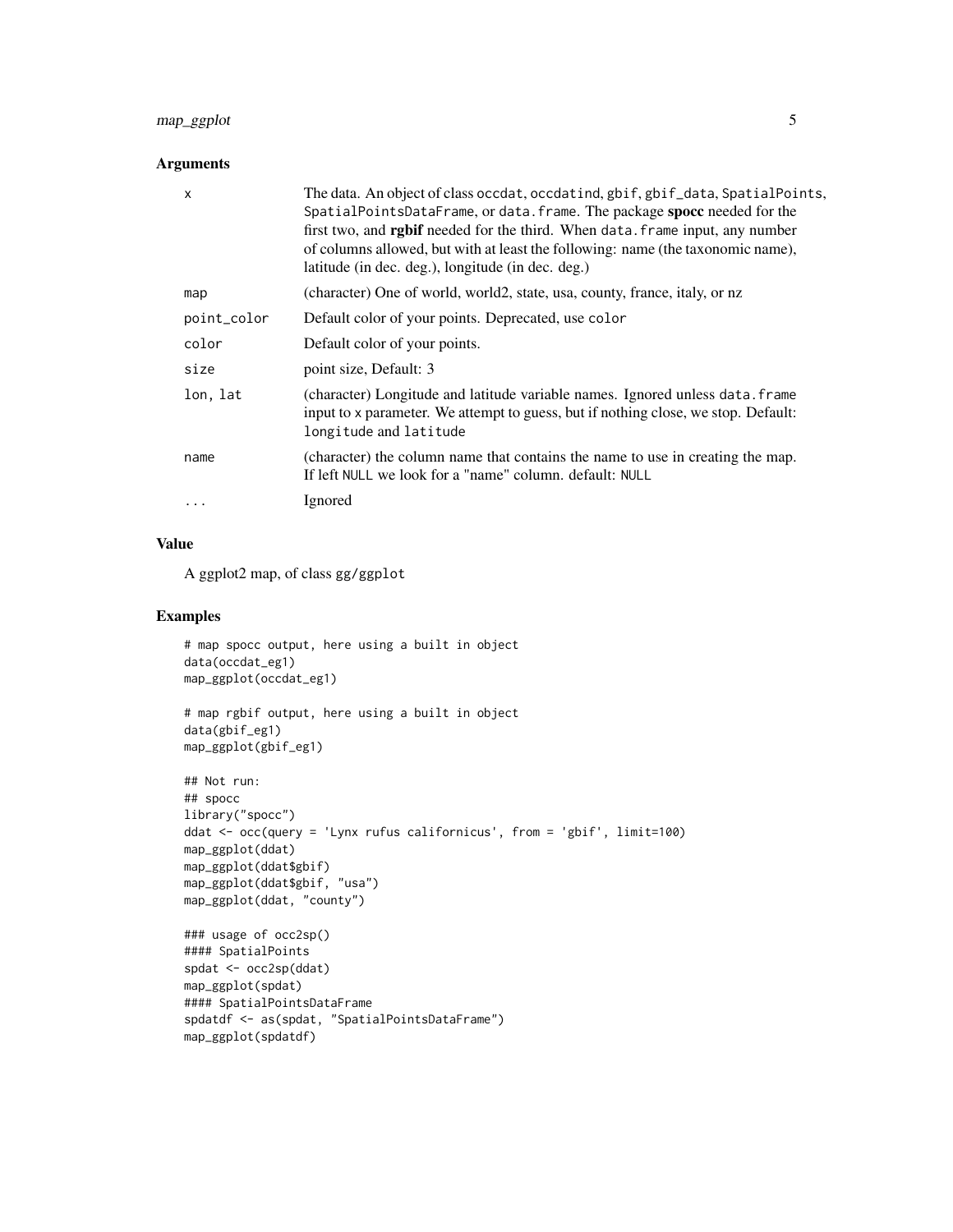```
## rgbif
if (requireNamespace("rgbif")) {
library("rgbif")
library("ggplot2")
### occ_search() output
res <- occ_search(scientificName = "Puma concolor", limit = 100)
map_ggplot(res)
### occ_data() output
res <- occ_data(scientificName = "Puma concolor", limit = 100)
map_ggplot(res)
#### many taxa
res <- occ_data(scientificName = c("Puma concolor", "Quercus lobata"),
   limit = 30map_ggplot(res)
### add a convex hull
hull(map_ggplot(res))
}
## data.frame
df <- data.frame(name = c('Poa annua', 'Puma concolor', 'Foo bar'),
                 longitude = c(-120, -121, -121),
                 latitude = c(41, 42, 45), stringsAsFactors = FALSE)
map_ggplot(df)
# many species, each gets a different color
library("spocc")
spp <- c('Danaus plexippus', 'Accipiter striatus', 'Pinus contorta')
dat <- occ(spp, from = 'gbif', limit = 30, has_coords = TRUE)
map_ggplot(dat, color = c('#976AAE', '#6B944D', '#BD5945'))
## End(Not run)
```
<span id="page-5-1"></span>map\_gist *Make an interactive map to view in the browser as a GitHub gist*

#### Description

Make an interactive map to view in the browser as a GitHub gist

```
map_gist(
 x,
 description = ",
 public = TRUE,browse = TRUE,
 lon = "longitude",
```
<span id="page-5-0"></span>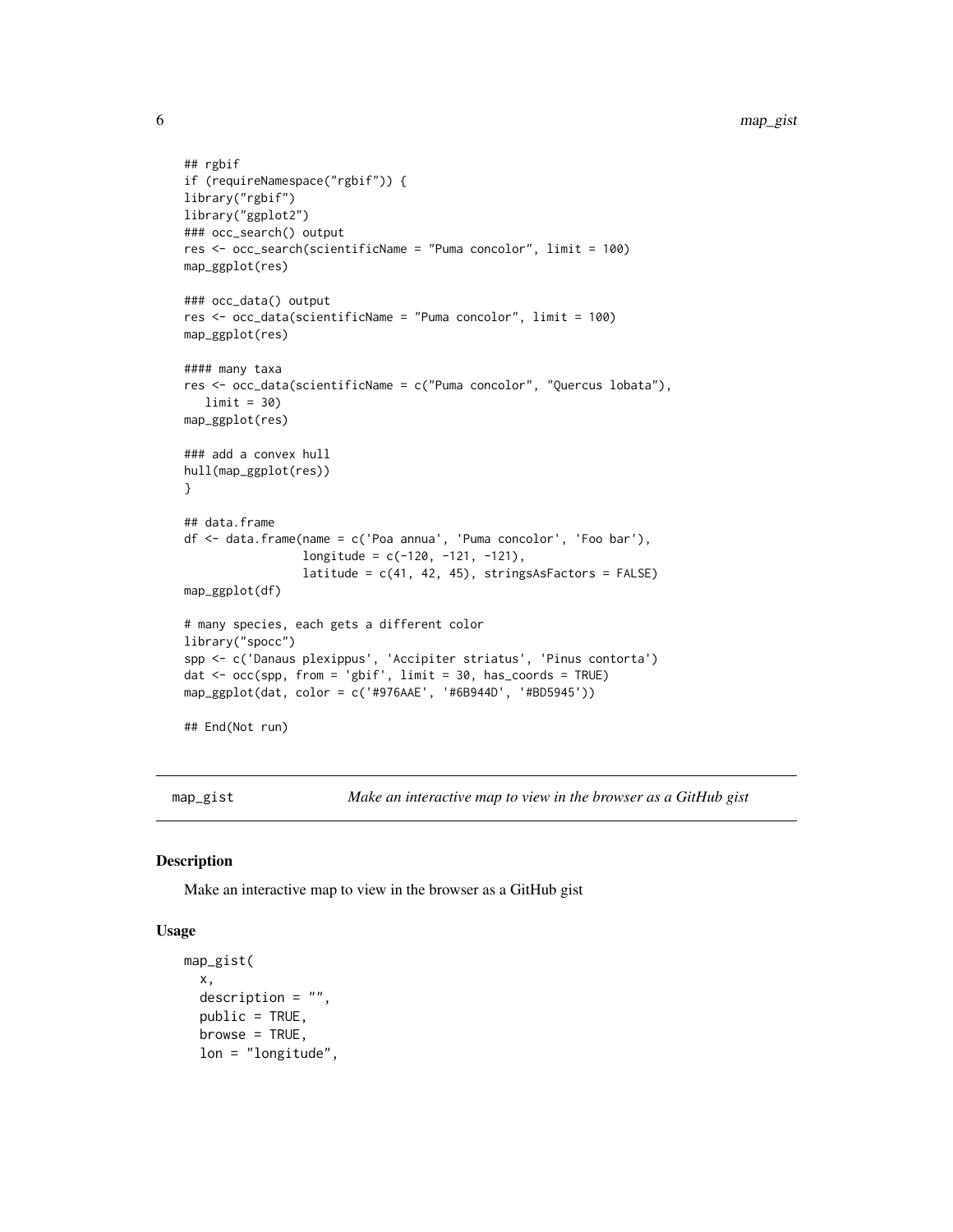```
lat = "latitude",
  name = NULL,...
\mathcal{L}
```
#### Arguments

| $\mathsf{x}$ | The data. An object of class occdat, occdatind, gbif, gbif_data, SpatialPoints,<br>SpatialPointsDataFrame, or data. frame. The package spocc needed for the<br>first two, and <b>rgbif</b> needed for the third. When data. frame input, any number<br>of columns allowed, but with at least the following: name (the taxonomic name),<br>latitude (in dec. deg.), longitude (in dec. deg.) |
|--------------|---------------------------------------------------------------------------------------------------------------------------------------------------------------------------------------------------------------------------------------------------------------------------------------------------------------------------------------------------------------------------------------------|
| description  | Description for the Github gist, or leave to default (=no description)                                                                                                                                                                                                                                                                                                                      |
| public       | (logical) Whether gist is public (default: TRUE)                                                                                                                                                                                                                                                                                                                                            |
| browse       | If TRUE (default) the map opens in your default browser.                                                                                                                                                                                                                                                                                                                                    |
| lon, lat     | (character) Longitude and latitude variable names. Ignored unless data. frame<br>input to x parameter. We attempt to guess, but if nothing close, we stop. Default:<br>longitude and latitude                                                                                                                                                                                               |
| name         | (character) the column name that contains the name to use in creating the map.<br>If left NULL we look for a "name" column.                                                                                                                                                                                                                                                                 |
| $\cdot$      | Further arguments passed on to style_geojson()                                                                                                                                                                                                                                                                                                                                              |

#### Details

See [gistr::gist\\_auth\(\)](#page-0-0) for help on authentication

Does not support adding a convex hull via [hull\(\)](#page-2-1)

```
## Not run:
## spocc
library("spocc")
spp <- c('Danaus plexippus', 'Accipiter striatus', 'Pinus contorta')
dat <- spocc::occ(spp, from=c('gbif','ecoengine'), limit=30,
  gbifopts=list(hasCoordinate=TRUE))
# Define colors
map_gist(dat, color=c('#976AAE','#6B944D','#BD5945'))
# Define colors and marker size
map_gist(dat, color=c('#976AAE','#6B944D','#BD5945'),
  size=c('small','medium','large'))
# Define symbols
map_gist(dat, symbol=c('park','zoo','garden'))
## rgbif
if (requireNamespace("rgbif")) {
library("rgbif")
```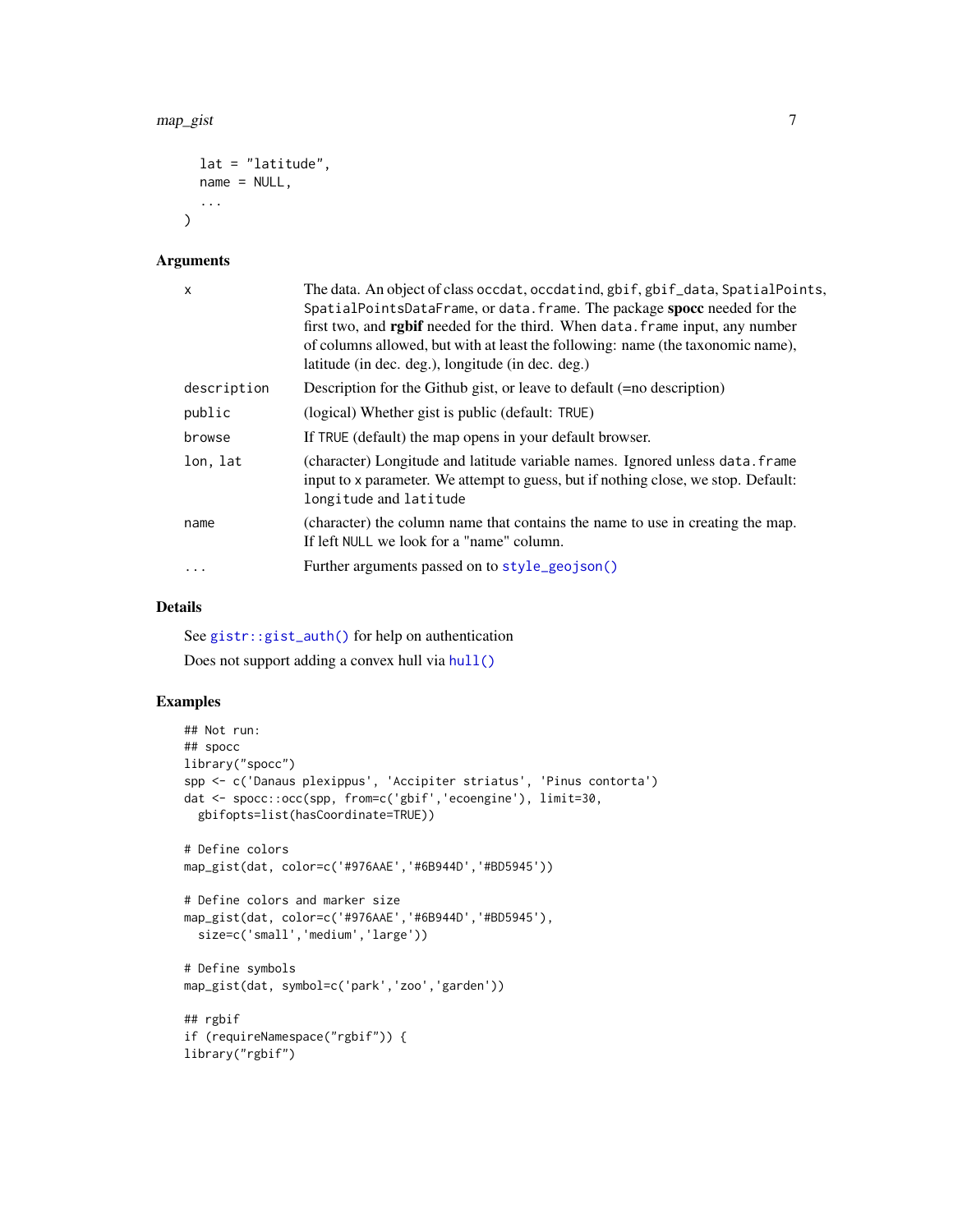```
### occ_search() output
res <- occ_search(scientificName = "Puma concolor", limit = 100)
map_gist(res)
### occ_data() output
res <- occ_data(scientificName = "Puma concolor", limit = 100)
map_gist(res)
#### many taxa
res <- occ_data(scientificName = c("Puma concolor", "Quercus lobata"),
  limit = 30)
res
map_gist(res)
}
## data.frame
df <- data.frame(name = c('Poa annua', 'Puma concolor', 'Foo bar'),
                 longitude = c(-120, -121, -121),latitude = c(41, 42, 45), stringsAsFactors = FALSE)
map_gist(df)
### usage of occ2sp()
#### SpatialPoints
spdat <- occ2sp(dat)
map_gist(spdat)
#### SpatialPointsDataFrame
spdatdf <- as(spdat, "SpatialPointsDataFrame")
map_gist(spdatdf)
## End(Not run)
```
<span id="page-7-1"></span>map\_leaflet *Make interactive maps with Leaflet.js*

#### Description

Make interactive maps with Leaflet.js

```
map_leaflet(
  x,
 lon = "longitude",
 lat = "latitude",
 color = NULL,
  size = 13,
 name = NULL,...
)
```
<span id="page-7-0"></span>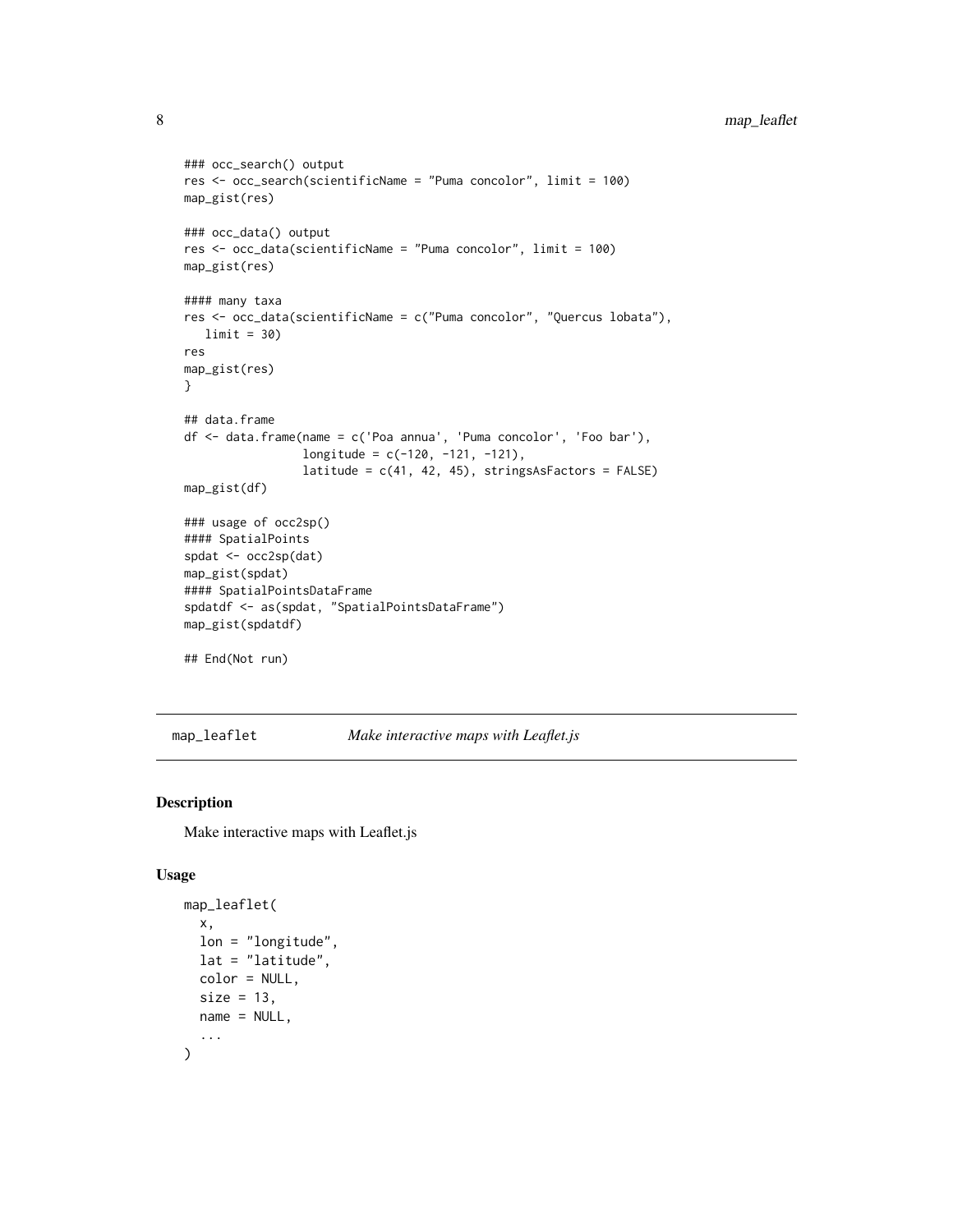#### map\_leaflet 9

#### Arguments

| X        | The data. An object of class occdat, occdatind, gbif, gbif_data, SpatialPoints,<br>SpatialPointsDataFrame, or data. frame. The package spocc needed for the<br>first two, and <b>rgbif</b> needed for the third. When data. frame input, any number<br>of columns allowed, but with at least the following: name (the taxonomic name),<br>latitude (in dec. deg.), longitude (in dec. deg.) |
|----------|---------------------------------------------------------------------------------------------------------------------------------------------------------------------------------------------------------------------------------------------------------------------------------------------------------------------------------------------------------------------------------------------|
| lon, lat | (character) Longitude and latitude variable names. Ignored unless data. frame<br>input to x parameter. We attempt to guess, but if nothing close, we stop. Default:<br>longitude and latitude                                                                                                                                                                                               |
| color    | Default color of your points.                                                                                                                                                                                                                                                                                                                                                               |
| size     | point size, Default: 13                                                                                                                                                                                                                                                                                                                                                                     |
| name     | (character) the column name that contains the name to use in creating the map.<br>If left NULL we look for a "name" column.                                                                                                                                                                                                                                                                 |
| $\cdots$ | Ignored                                                                                                                                                                                                                                                                                                                                                                                     |

#### Details

We add popups by default, and add all columns to the popup. The html is escaped with htmltools::htmlEscape()

#### Value

a Leaflet map in Viewer in Rstudio, or in your default browser otherwise

```
## Not run:
## spocc
library("spocc")
(out <- occ(query='Accipiter striatus', from='gbif', limit=50,
 has_coords=TRUE))
### with class occdat
map_leaflet(out)
### with class occdatind
map_leaflet(out$gbif)
### use occ2sp
map_leaflet(occ2sp(out))
## rgbif
if (requireNamespace("rgbif")) {
library("rgbif")
res <- occ_search(scientificName = "Puma concolor", limit = 100)
map_leaflet(res)
}
## SpatialPoints class
library("sp")
df \le data.frame(longitude = c(-120,-121),
                 latitude = c(41, 42), stringsAsFactors = FALSE)
x <- SpatialPoints(df)
```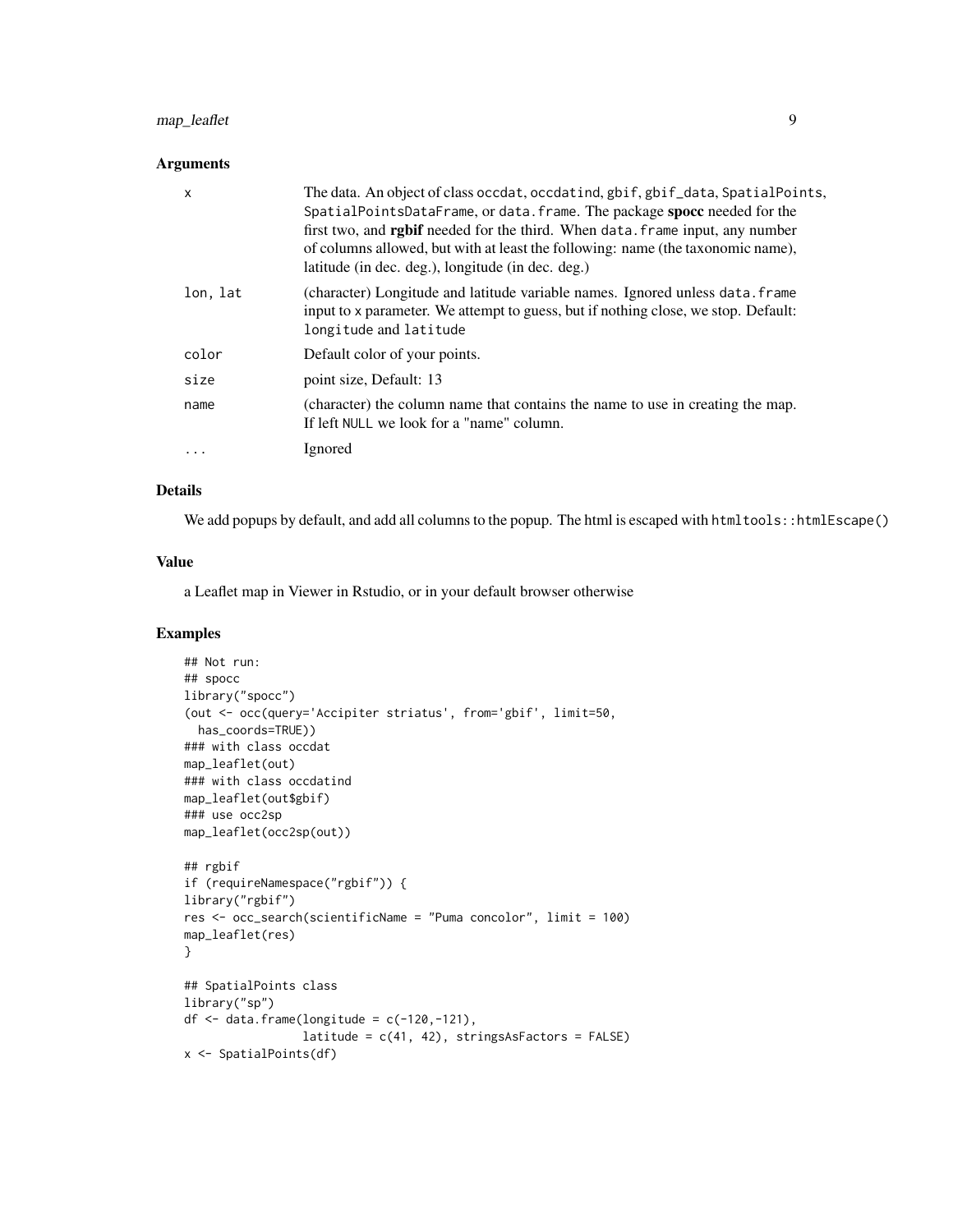```
map_leaflet(x)
## SpatialPointsDataFrame class
if (requireNamespace("rgbif")) {
library("rgbif")
### occ_search() output
res <- occ_search(scientificName = "Puma concolor", limit = 100)
x <- res$data
library("sp")
x <- x[stats::complete.cases(x$decimalLatitude, x$decimalLongitude), ]
coordinates(x) <- ~decimalLongitude+decimalLatitude
map_leaflet(x)
### occ_data() output
res <- occ_data(scientificName = "Puma concolor", limit = 100)
map_leaflet(res)
}
#### many taxa
res <- occ_data(scientificName = c("Puma concolor", "Quercus lobata"),
   limit = 30)
res
map_leaflet(res)
## data.frame
df <- data.frame(name = c('Poa annua', 'Puma concolor'),
                 longitude = c(-120, -121),
                 latitude = c(41, 42), stringsAsFactors = FALSE)
map_leaflet(df)
# many species
library("spocc")
spp <- c('Danaus plexippus', 'Accipiter striatus', 'Pinus contorta')
dat \leq occ(spp, from = 'gbif', limit = 50, has_coords = TRUE)
map_leaflet(dat)
map_leaflet(dat, color = c('#AFFF71', '#AFFF71', '#AFFF71'))
map_leaflet(dat, color = c('#976AAE', '#6B944D', '#BD5945'))
# add a convex hull
## map_leaflet(dat) %>% hull() # using pipes
hull(map_leaflet(dat))
## End(Not run)
```
<span id="page-9-1"></span>map\_plot *Base R mapping*

#### Description

Base R mapping

<span id="page-9-0"></span>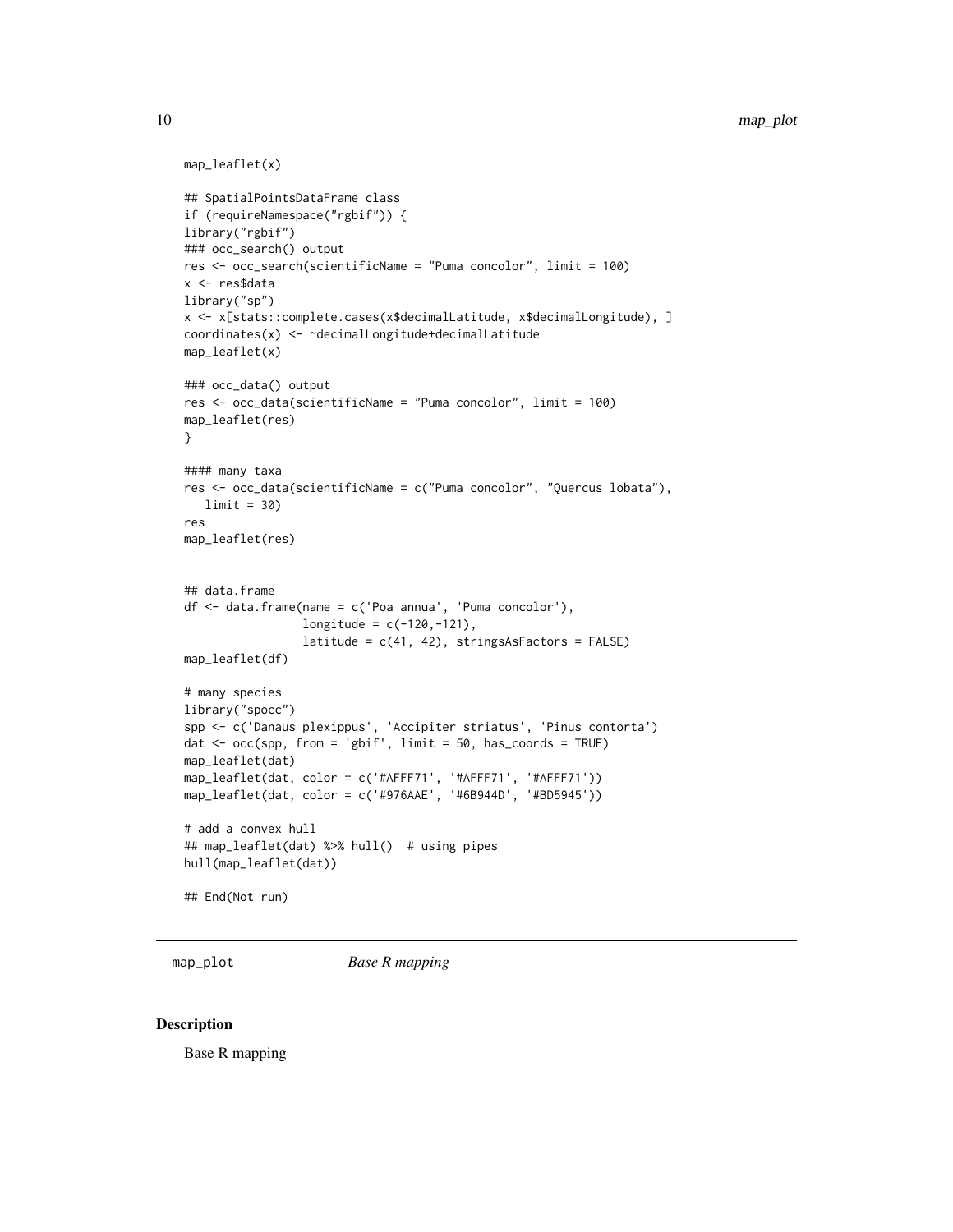<span id="page-10-0"></span>map\_plot 11

#### Usage

```
map_plot(
 x,
 lon = "longitude",
 lat = "latitude",
 color = NULL,
 size = 1,
 pch = 16,
 hull = FALSE,name = NULL,...
\mathcal{L}
```
#### Arguments

| $\times$ | The data. An object of class occdat, occdatind, gbif, gbif_data, SpatialPoints,<br>SpatialPointsDataFrame, or data. frame. The package spocc needed for the<br>first two, and rgbif needed for the third. When data. frame input, any number<br>of columns allowed, but with at least the following: name (the taxonomic name),<br>latitude (in dec. deg.), longitude (in dec. deg.) |
|----------|--------------------------------------------------------------------------------------------------------------------------------------------------------------------------------------------------------------------------------------------------------------------------------------------------------------------------------------------------------------------------------------|
| lon, lat | (character) Longitude and latitude variable names. Ignored unless data. frame<br>input to x parameter. We attempt to guess, but if nothing close, we stop. Default:<br>longitude and latitude                                                                                                                                                                                        |
| color    | Default color of your points.                                                                                                                                                                                                                                                                                                                                                        |
| size     | point size, passed to cex Default: 1                                                                                                                                                                                                                                                                                                                                                 |
| pch      | point symbol shape, Default: 16                                                                                                                                                                                                                                                                                                                                                      |
| hull     | (logical) whether to add a convex hull. Default: FALSE                                                                                                                                                                                                                                                                                                                               |
| name     | (character) the column name that contains the name to use in creating the map.<br>If left NULL we look for a "name" column.                                                                                                                                                                                                                                                          |
| .        | Further args to graphics::points()                                                                                                                                                                                                                                                                                                                                                   |
|          |                                                                                                                                                                                                                                                                                                                                                                                      |

#### Value

Plots a world scale map

```
# map spocc output, here using a built in object
data(occdat_eg1)
map_plot(occdat_eg1)
# map rgbif output, here using a built in object
data(gbif_eg1)
map_plot(gbif_eg1)
## Not run:
## spocc
```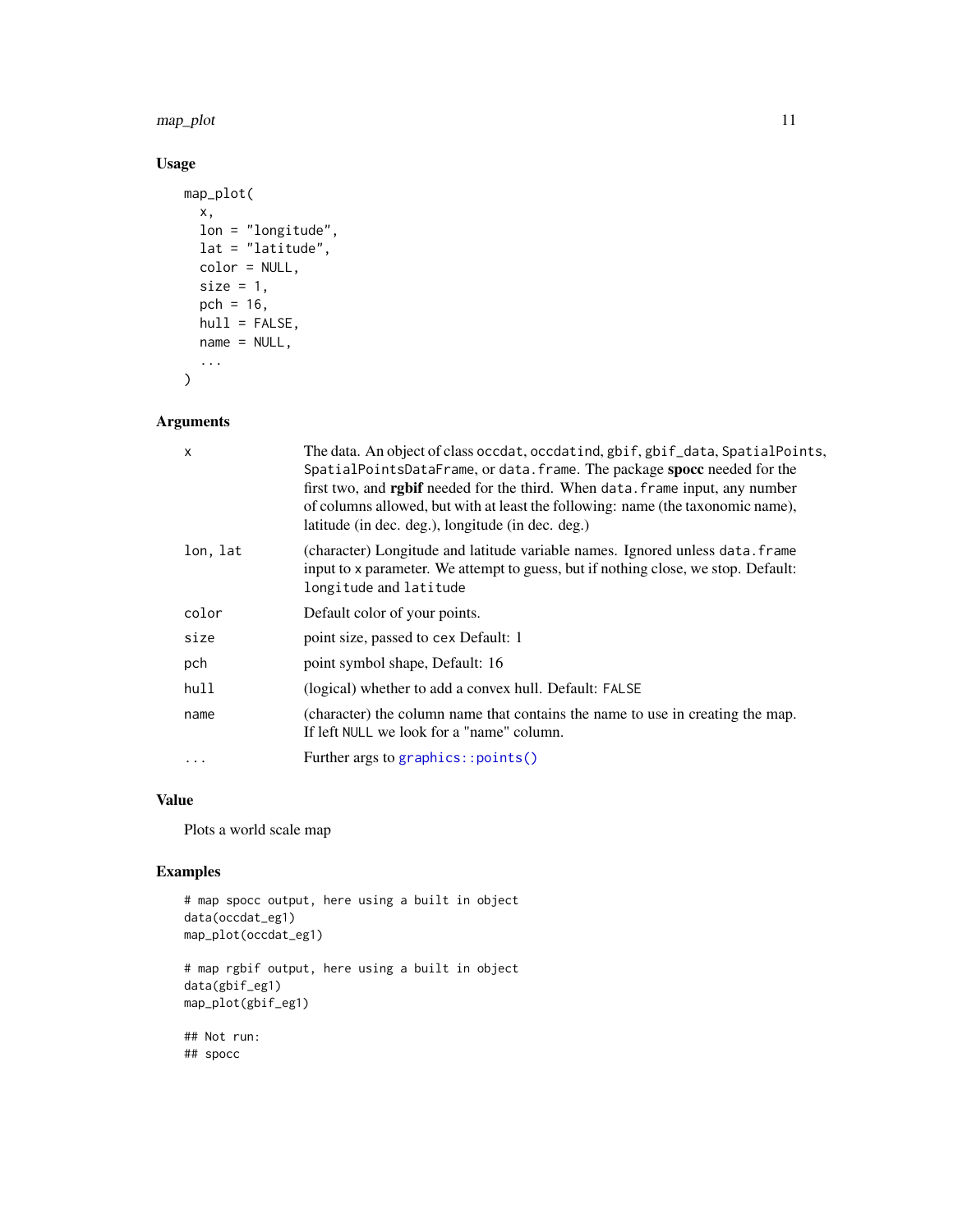```
library("spocc")
(out <- occ(query='Accipiter striatus', from='gbif', limit=25,
 has_coords=TRUE))
### class occdat
map_plot(out)
map_plot(out, hull = TRUE)
### class occdatind
map_plot(out$gbif)
map_plot(out$gbif, hull = TRUE)
## rgbif
if (requireNamespace("rgbif")) {
library("rgbif")
### occ_search() output
res <- occ_search(scientificName = "Puma concolor", limit = 100)
map_plot(res)
map_plot(res, hull = TRUE)
### occ_data() output
res <- occ_data(scientificName = "Puma concolor", limit = 100)
map_plot(res)
#### many taxa
res <- occ_data(scientificName = c("Puma concolor", "Quercus lobata"),
  limit = 30)
res
map_plot(res)
}
## data.frame
df <- data.frame(
 name = c('Poa annua', 'Puma concolor', 'Foo bar', 'Stuff things'),
  longitude = c(-125, -123, -121, -110),
  latitude = c(41, 42, 45, 30), stringsAsFactors = FALSE)
map_plot(df)
map_plot(df, hull = TRUE)
### usage of occ2sp()
#### SpatialPoints
spdat <- occ2sp(out)
map_plot(spdat)
map_plot(spdat, hull = TRUE)
#### SpatialPointsDataFrame
spdatdf <- as(spdat, "SpatialPointsDataFrame")
map_plot(spdatdf)
map_plot(spdatdf, hull = TRUE)
# many species, each gets a different color
library("spocc")
spp <- c('Danaus plexippus', 'Accipiter striatus', 'Pinus contorta',
  'Ursus americanus')
dat \leq occ(spp, from = 'gbif', limit = 30, has_coords = TRUE,
```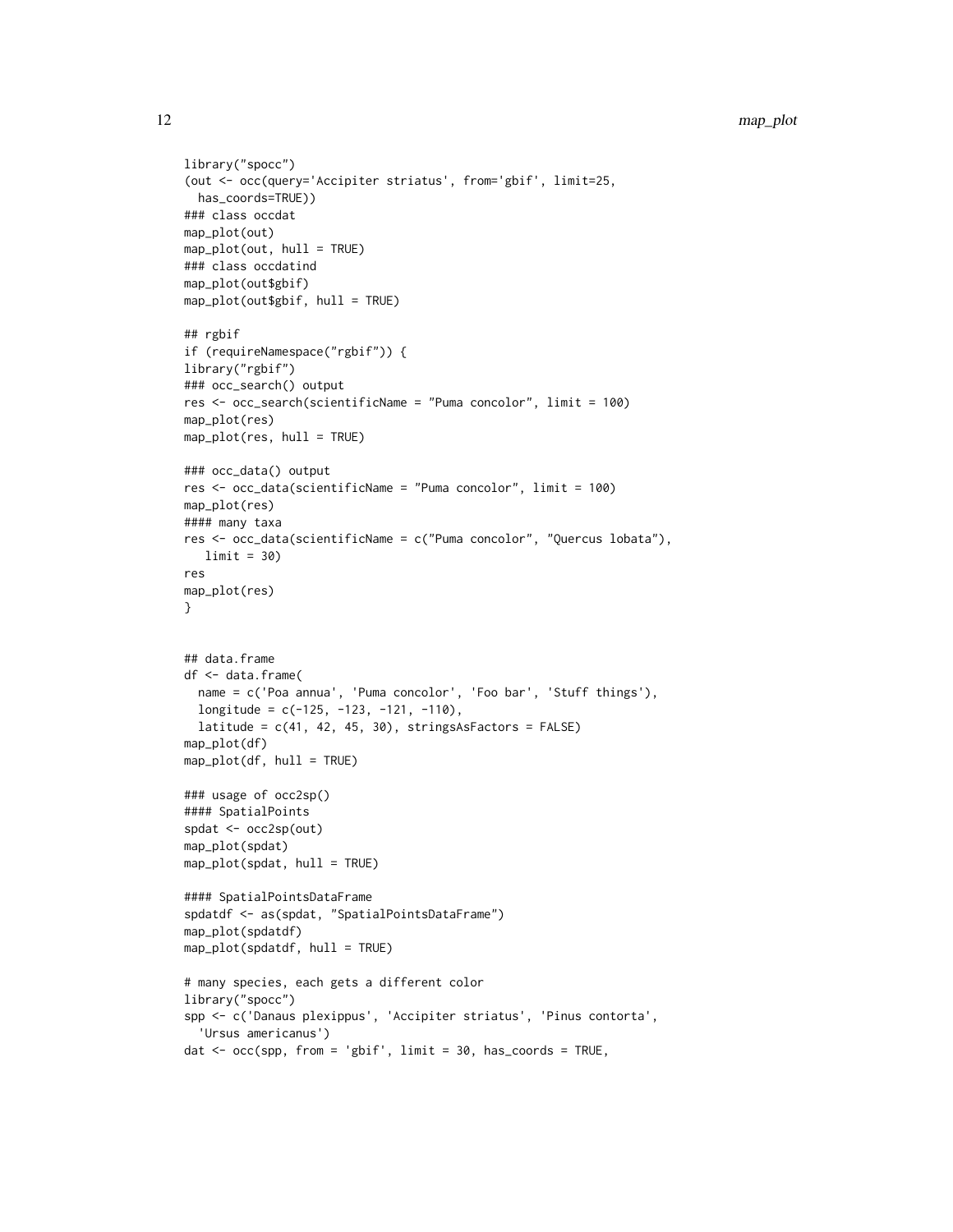#### <span id="page-12-0"></span> $\alpha$ cc2sp  $\alpha$  13

```
gbifopts = list(country = 'US'))
map_plot(dat)
map_plot(dat, hull = TRUE)
## diff. color for each taxon
map_plot(dat, color = c('#976AAE', '#6B944D', '#BD5945', 'red'))
map_plot(dat, color = c('#976AAE', '#6B944D', '#BD5945', 'red'), hull = TRUE)
# add a convex hull
if (requireNamespace("rgbif")) {
library("rgbif")
res <- occ_search(scientificName = "Puma concolor", limit = 100)
map_plot(res, hull = FALSE)
map_plot(res, hull = TRUE)
}
## End(Not run)
```
occ2sp *Create a spatial points dataframe from a spocc search*

#### Description

Create a spatial points dataframe from a spocc search

#### Usage

```
occ2sp(x, coord_string = "+proj=longlat +datum=WGS84", just_coords = FALSE)
```
#### Arguments

| X            | The resusits of a spoce search called by $space$ : $occ()$                                                    |
|--------------|---------------------------------------------------------------------------------------------------------------|
| coord_string | A valid EPGS coordate string from the sp package, the default is WSGS 84                                      |
| just_coords  | Return data frame with specios names and provenance or just a spatial points<br>object, which is the default. |

#### Details

This function will return either a spatial points dataframe or spatial points object. Conversion to spatial points objects allows spocc searches to interact with other spatial data sources. More coordinate system codes can be found at the EPGS registry

```
## Not run:
### See points on a map
library("maptools")
library("spocc")
data(wrld_simpl)
plot(wrld_simpl[wrld_simpl$NAME == "United States", ], xlim = c(-70, -60))
```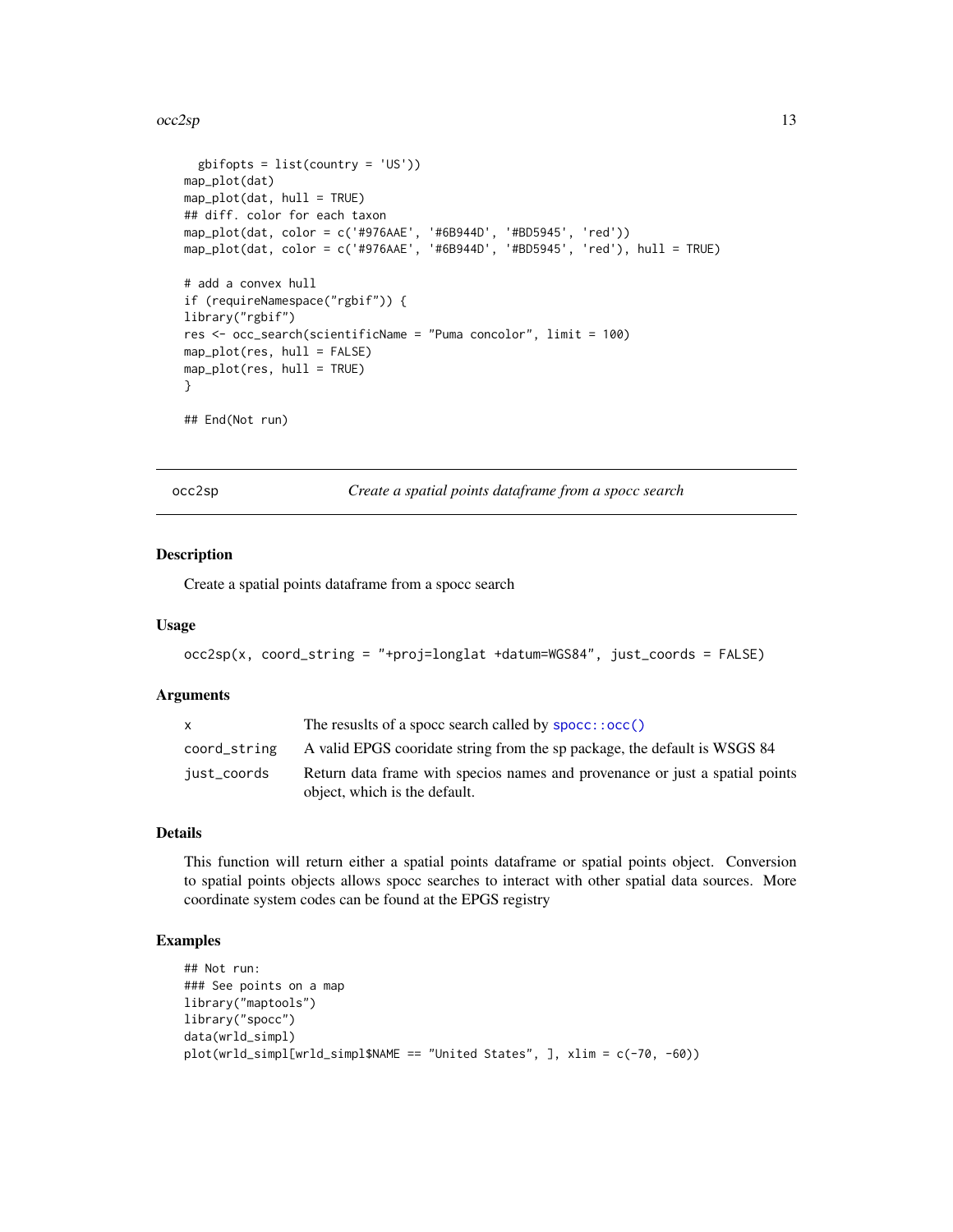```
out <- occ(query = "Accipiter striatus", from = c("vertnet", "gbif"),
 limit = 50xx <- occ2sp(out, just_coords = TRUE)
points(xx, col = 2)## End(Not run)
```
occdat\_eg1 *Example dataset: output from call to* [spocc::occ\(\)](#page-0-0)

#### Description

A dataset with 25 rows, and 62 columns, from the query: occ(query='Accipiter striatus', from='gbif', limit=25, has

#### Format

A data frame with 25 rows and 62 variables

#### Details

See inst/ignore/datasets.R for the code to prepare this dataaset

<span id="page-13-1"></span>style\_geojson *Style a data.frame prior to converting to geojson.*

#### Description

Style a data.frame prior to converting to geojson.

```
style_geojson(
  input,
  var = NULL,var_col = NULL,
  var\_sym = NULL,
 var_size = NULL,
 color = NULL,
  symbol = NULL,
  size = NULL
)
```
<span id="page-13-0"></span>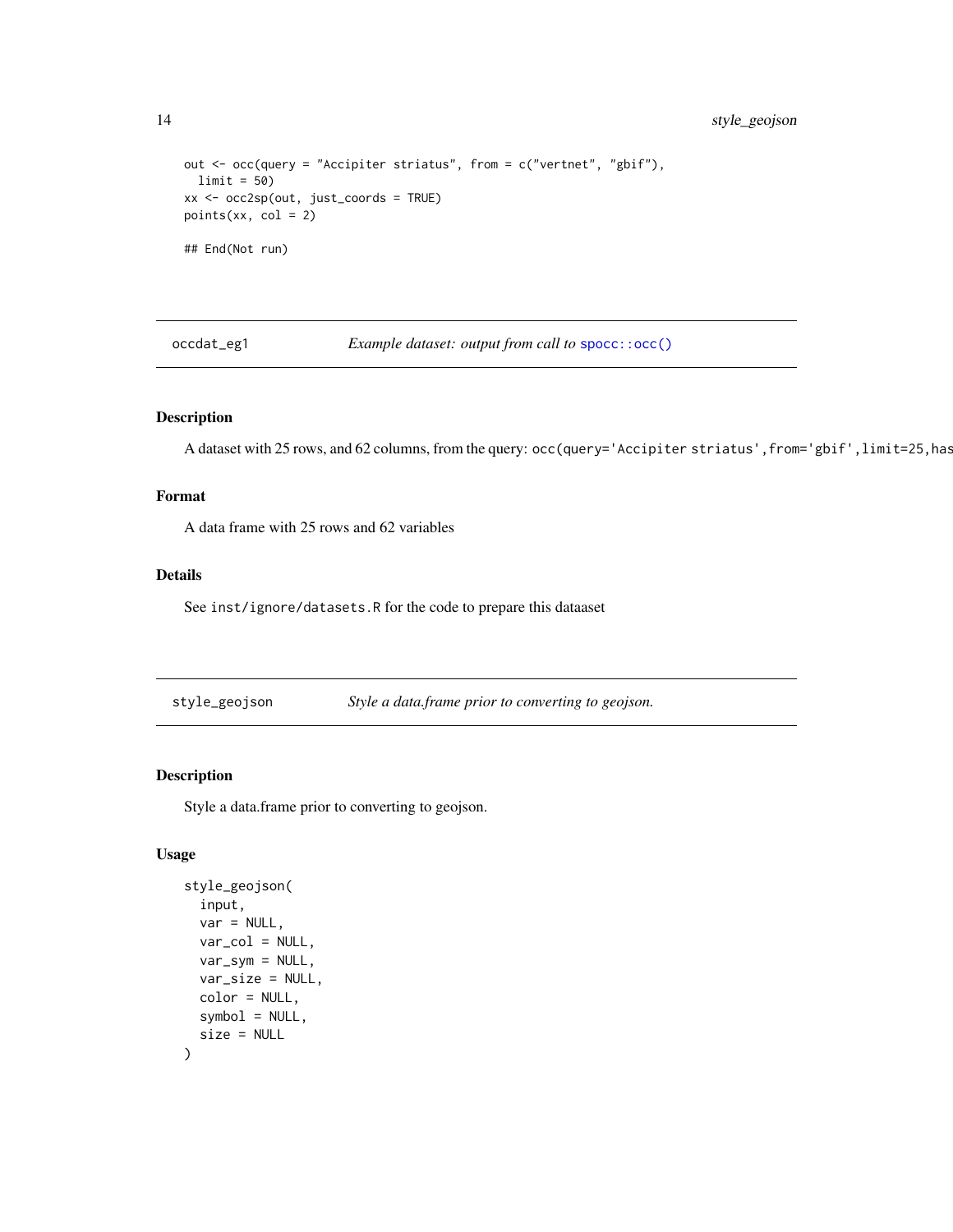### style\_geojson 15

#### Arguments

| input       | A data.frame                                                                                                               |
|-------------|----------------------------------------------------------------------------------------------------------------------------|
| var         | A single variable to map colors, symbols, and/or sizes to.                                                                 |
| $var_c$ col | The variable to map colors to.                                                                                             |
| var_sym     | The variable to map symbols to.                                                                                            |
| var_size    | The variable to map size to.                                                                                               |
| color       | Valid RGB hex color                                                                                                        |
| symbol      | An icon ID from the Maki project https://labs.mapbox.com/maki-icons/ or a sin-<br>gle alphanumeric character (a-z or 0-9). |
| size        | One of 'small', 'medium', or 'large'                                                                                       |